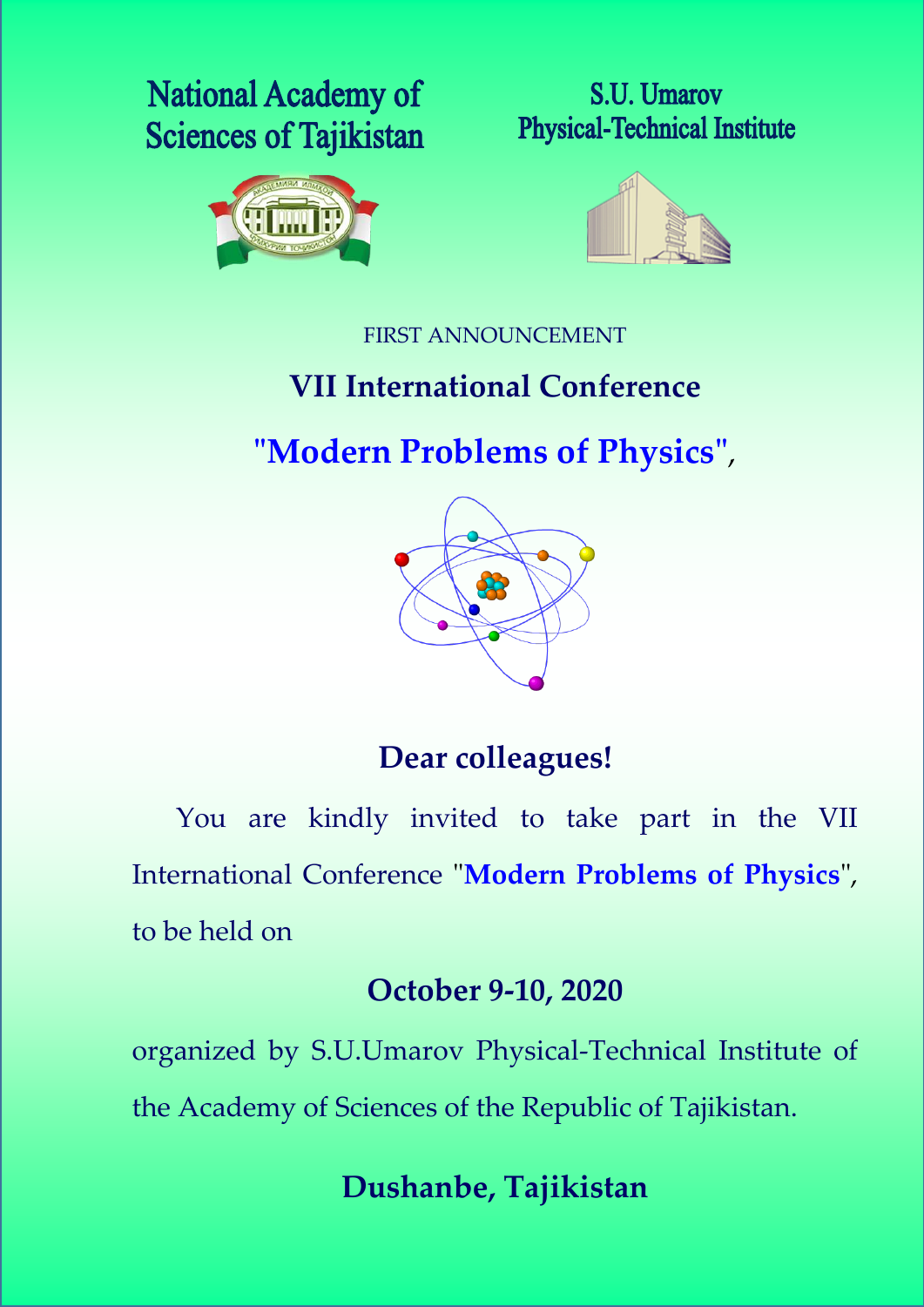### **SCIENTIFIC COMMITTEE:**

F.Rakhimi (Chairman, Tajikistan), Kh.Kh.Muminov (Co-chairman, Tajikistan), F.Shokir (Co-chairman, Tajikistan), S.Odinaev (Tajikistan), M.A.Anisimov (USA), F.Kh.Abdullaev (Uzbekistan), D.Matrasulov (Uzbekistan), I.N.Askerzade (Turkey), S.Saxena (Great Britain), L.A.Bulavin (Ukraine), M.I.Ilolov (Tajikistan), N.N.Nizomov (Uzbekistan), V.I.Lebedev (Russia), G.I.Likhtenshtein (Israel), N.P.Malomuzh (Ukraine), Yu.P.Rybakov (Russia), V.A.Matveev (Russia), U.M.Mirsaidov (Tajikistan), M.F.Golovko (Ukraine), R.Myrzakulov (Kazakhstan), Z.J.Usmanov (Tajikistan), Yu.M.Shukrinov (Russia), Z.Kh.Rakhmonov (Tajikistan), S.M.Akhmadzoda (Tajikistan), T.Kh.Salikhov (Tajikistan).

#### **ORGANIZING COMMITTEE:**

Kh.M.Akhmedov, J.H.Khalikov, I.N.Ganiev, U.Madvaliev, Z.V.Kobuliev, Kh.S.Karimov, S.F.Abdulloev, D.K.Solekhov, A.A.Abdurasulov, F.Kholmurodov, A.Kholov, I.R.Rakhmonov, K.Kabutov, A.T.Maqsudi, B.S.Umarov, Sh.Sh. Azimov, I.Kh.Yusupov.

#### **SECRETARIES:**

R.Bakhromzod, A.Mukumov, S.F.Odinaev, Kh.R.Rakhmonov

#### **Main topics**

- Theoretical physics, dynamical systems
- Condensed matter, nanotechnology and new materials
- Problems of renewable and non-conventional energy
- Cosmic rays, nuclear physics and technology
- Atmospheric physics, climate change and water problems
- Medical and biological physics

### **Conference languages:**

**Tajik, Russian, English.**

**Papers have to be sent to:**

phti.tajikistan@gmail.com

**Deadline for submission of papers:**

#### **August 31, 2020**

**Conference venue:**